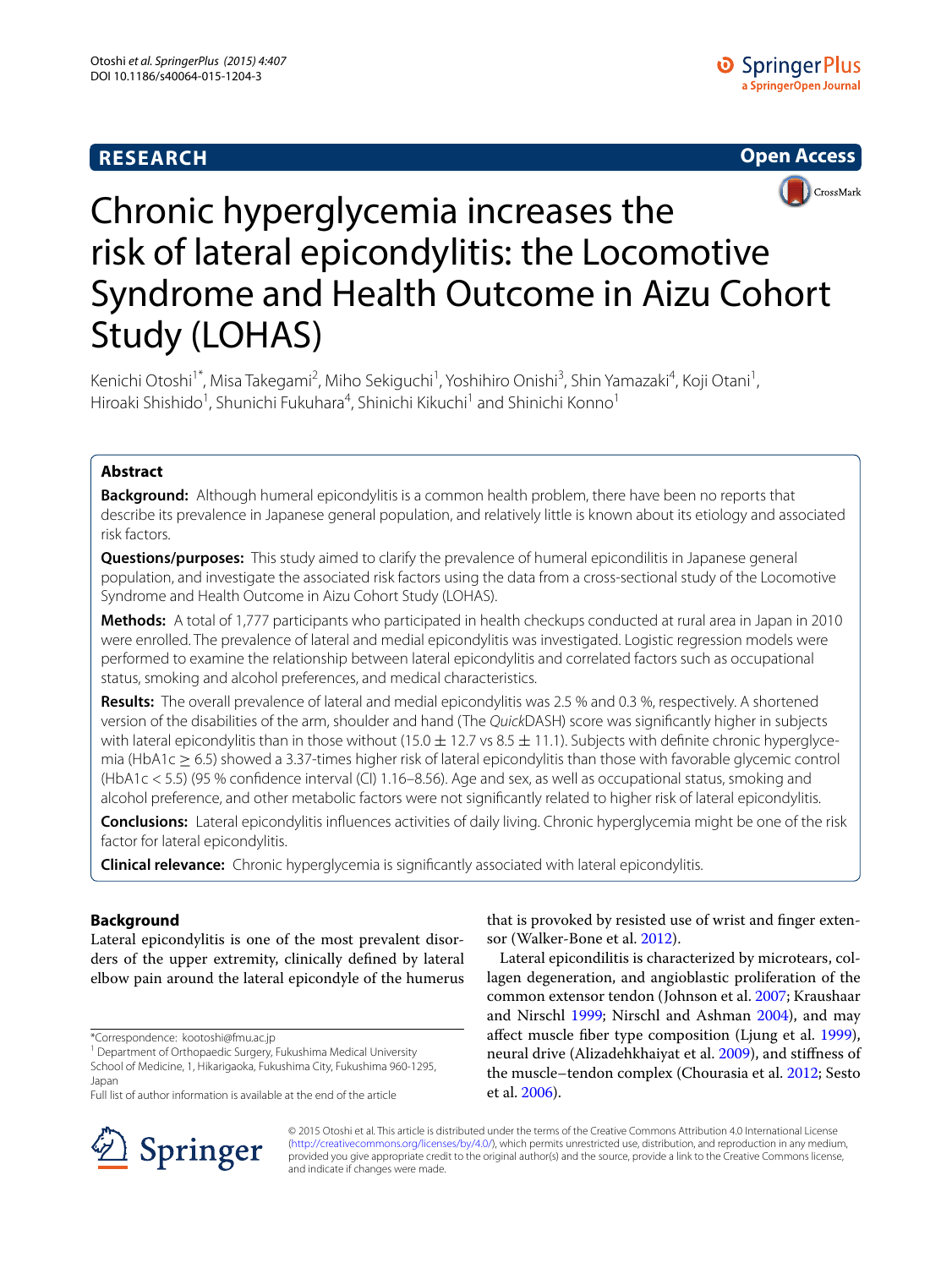There have been several cross-sectional epidemiologic studies to clarify the etiology and associated risk factors about lateral epicondylitis. A number of studies were carried out among selected occupational populations previously, and suggested an increased risk of epicondylitis associated with strenuous manual tasks such as the repetitive movements of arms and hand with extreme non-neutral postures, static load, and vibration from using handheld vibrating tools (Leclerc et al. [2001](#page-8-7)). In relation to sports activity, Nirschl and Ashman suggested that the incidence of epicondilitis has been reported to be more often in patient age 35 years or older, high sports activity level, demanding activity technique, and inadequate fitness level (Nirschl and Ashman [2004](#page-8-3)). Several studies have regarded the relative contributions of preferences and metabolic factors to musculoskeletal disorders. Previous smoking history is an important risk factor for the development of lateral epicondilitis as well as rotator cuff tear and distal biceps tendon rupture (Bodin et al. [2012](#page-7-1); Safran and Graham [2002;](#page-8-8) Titchener et al. [2013](#page-8-9)), and nicotine tartrate has been shown to induce fibroblast degeneration and irregular fibril organization (Duygulu et al. [2006](#page-8-10)). Heavy alcohol consumption, more than three standard drinks per day, is associated with an increased risk of early age-related muscular degeneration (Chong et al. [2008](#page-7-2)). Obesity increases weight on the load-bearing tendons and systemic dysmetabolic factors, triggering subclinical persistent inflammation (Abate et al. [2013](#page-7-3); Werner et al. [2005\)](#page-8-11). Hypertension is associated with Achilles tendinopathy, and may have diminution of the local microvascularity as its end-organ effect (Holmes and Lin [2006\)](#page-8-12). Hypercholesterolemia induces cholesterol deposition in the tendons (March et al. [1957\)](#page-8-13). In diabetes, advanced glycation end products deteriorate the biologic and mechanical functions of the tendons and ligaments. However, little is currently known about the relative contributions of preferences and metabolic factors to lateral epicondylitis in the general population (Walker-Bone et al. [2004\)](#page-8-14) and there has been no epidemiologic study reporting the prevalence and determinants of lateral epicondylitis in Japan.

The aim of this large epidemiologic study was to clarify the prevalence of humeral epicondilitis in Japanese general population and investigate the associated risk factors using cross-sectional data from the Locomotive Syndrome and Health Outcome in Aizu Cohort Study (LOHAS) (Otani et al. [2012\)](#page-8-15).

#### **Methods**

Locomotive syndrome, which is a new concept proposed by the Japanese Orthopedic Association in 2007, referring to conditions under which elderly individuals have been receiving care services, or high-risk conditions

under which they may soon require care services, due to problems with the locomotive systems (Nakamura [2009](#page-8-16)). As the population of Japan is aging rapidly, the number of elderly who need nursing care is increased sharply which read to heavy financial burden on society.

The LOHAS is an ongoing prospective cohort study that aims to evaluate the risk of cardiovascular disease, quality of life, medical costs, and mortality attributable to locomotive dysfunction in Japanese subjects (Otani et al. [2012](#page-8-15)). The subjects were community dwelling individuals over 40 years old who were National Health Insurance (NHI) beneficiaries receiving regular health check-ups conducted by local government each year, in Minami-Aizu Town and Tadami in Fukushima prefecture, Japan. Minami-Aizu-Town and Tadami-Town are located in valleys surrounded by mountains in north-eastern Japan, at longitude 139°46′N, latitude 37°12′E; and longitude 139°18′N, latitude 37°21′E, respectively. The weather in the region is cool, with average daily temperatures of 9.7 °C in Minami-Aizu town and 10.6 °C in Tadami Town. These towns are adjoining and have areas of approximately 745 and 886  $km^2$ , respectively. The total population of Minami-Aizu Town was 35,728 according to the 2010 population census, with 69.4 % of residents over 40 years old and 21.2 % over 75 years old. The total population of Tadami Town was 4,932 with 72.3 % of residents over 40 years old and 25.8 % over 75 years old. The main industry in the region is agriculture and most resident have remained in the two towns for many years, making this community appropriate for a cohort study. Eligibility criteria included persons who had participated in annual health checkups conducted in 2010. The Research Ethics Committee of our institute approved the study protocol, and written informed consent was obtained from all subjects.

#### **Survey methodology**

This study comprised the following three items: self-completed questionnaire, special health checkup, and physical examination of locomotive function. Self-completed questionnaire forms were distributed to the subjects before an annual health checkup and collected on the day of the checkup. Items on the questionnaire included the subject's sex, age, occupation, pain and disability of the upper extremities, and general health-related quality of life (HRQOL). A special health checkup was performed to measure height, weight, waist circumference, systolic blood pressure (SBP), diastolic blood pressure (DBP), and glycated hemoglobin (HbA1c), as well as serum levels of low-density lipoprotein cholesterol (LDL-C), high-density lipoprotein cholesterol (HDL-C), and triglycerides (TG). In addition, subjects were questioned regarding their personal medical, smoking, and alcohol history.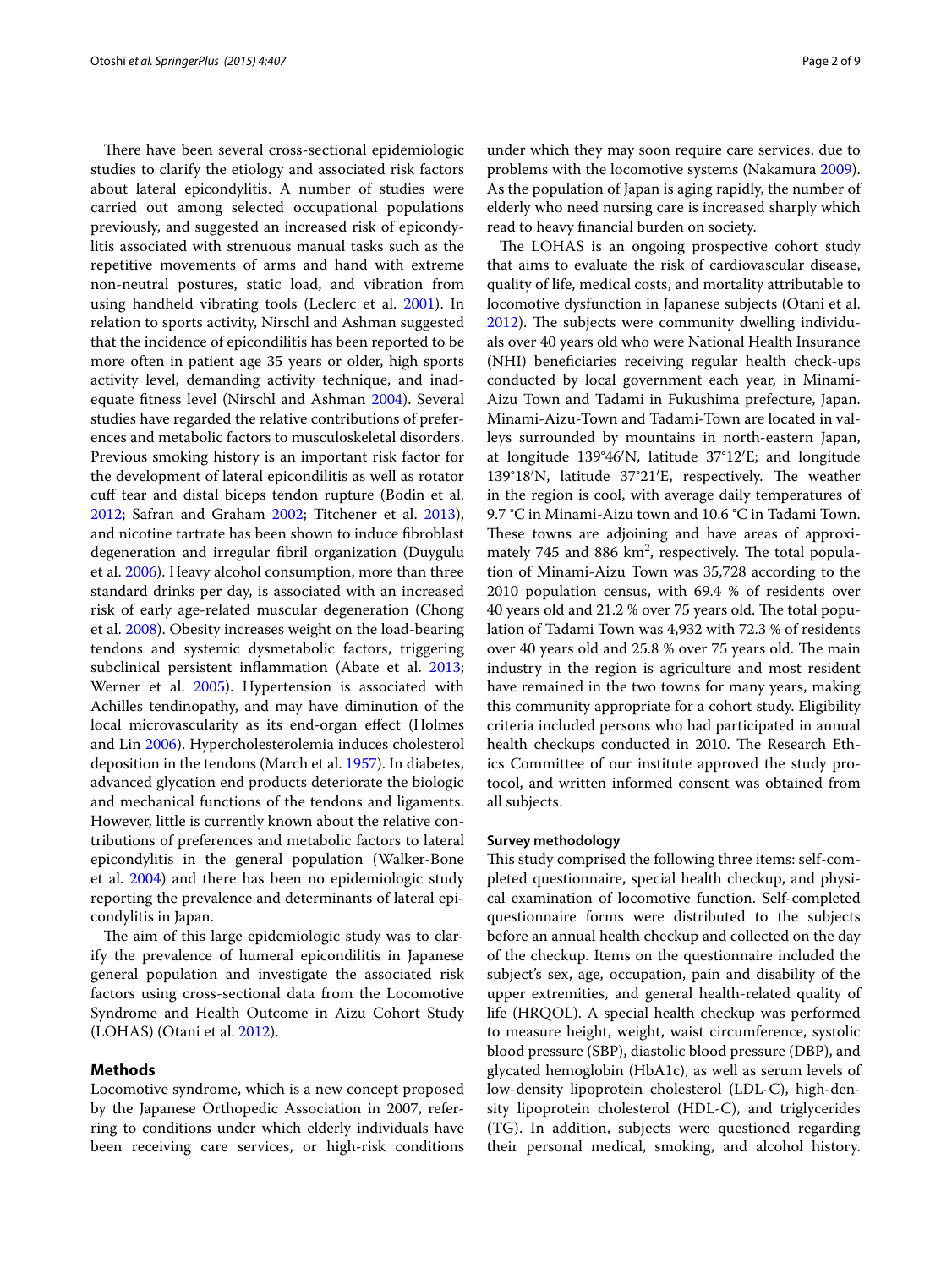Physical examination was performed by experienced orthopedic surgeons to investigate locomotive functions and disorders of the subjects, including joint range of motion, muscle power, and pain provocation test. To achieve the best possible accuracy, the orthopedic surgeons were trained before performing the examinations.

### **Definition of humeral epicondylitis**

The diagnosis of epicondylitis was based on symptoms and clinical signs during a standardized physical examination. The diagnostic criteria for lateral epicondylitis were (1) tenderness at the lateral epicondyle of the humerus and (2) lateral elbow pain around the lateral epicondyle of the humerus on resisted extension of the wrist or finger with the elbow extended. The diagnostic criteria for medial epicondylitis were (1) tenderness at the medial epicondyle of the humerus and (2) medial elbow pain around the medial epicondyle of the humerus on resisted flexion of the wrist or on resisted forearm pronation with the elbow extended.

#### **Occupational status**

The subject's current or most long-lasting former occupation was investigated, and classified into the following four categories: manual, nonmanual, service, and the other. Manual work included agriculture, transportation, and manufacturing. Nonmanual work included office work, administration, and professional. Service work included sales and the service industry. The population of unemployed subjects was defined as no occupation (Otani et al. [2012](#page-8-15)).

#### **Smoking and alcohol preference**

Smoking status and alcohol consumption were investigated by self-administrated questionnaire. Smoking status was categorized into three groups: current smoker (the subject smoked at the time of the checkup), former smoker (the subject had smoked and did not currently smoke), and never smoker. Alcohol consumption was categorized into 4 groups: consumes alcohol every day, sometimes, rarely, and never.

## **Medical characteristics**

Body mass index (BMI) was calculated from the height and weight measured during the special health checkup. Overweight was defined as  $\text{BMI } \geq 25 \text{ kg/m}^2$  based on the criteria of the Japan Society for the Study of Obesity (Examination Committee of Criteria for [2002](#page-8-17)).

Hypertension was defined according to the Japanese Society of Hypertension Guidelines for the Management of Hypertension (Ogihara et al. [2009\)](#page-8-18), and categorized into three types based on SBP and DBP: normal

(SBP  $<$  130 mmHg and DBP  $<$  85 mmHg), definite (SBP  $\geq$  140 mmHg or DBP  $\geq$  90 mmHg), and borderline.

Hyperlipidemia was defined according to the criteria recommended by the Japan Atherosclerosis Society (Hata et al. [2002](#page-8-19)). The subject must satisfy at least one of the following three criteria: fasting serum LDL-C level >140 mg/dL, TG level >150 mg/dL, or HDL-C level <40 mg/dL.

Chronic hyperglycemia was defined according to the criteria recommended by the Japan Diabetes Society ([2010\)](#page-8-20). It is categorized into three types based on HbA1c: favorable control (HbA1c < 5.5), suspected (HbA1c, 5.6– 6.4), and definite (HbA1c  $\geq$  6.5).

Metabolic syndrome was defined according to the criteria of the Examination Committee of Criteria for Metabolic Syndrome in Japan ([2005](#page-8-21)) as the subject's waist circumference must be at least 85 cm for men and 90 cm for women. In addition, the subject must satisfy at least two of the following three criteria: TG level  $\geq$ 150 mg/ dL, HDL-C level ≤40 mg/dL, or be receiving lipid-lowering therapy;  $SBP \ge 130$  mmHg, DBP  $\ge 85$  mmHg, or be receiving antihypertensive therapy; and fasting plasma glucose level  $\geq$ 110 mg/dL or be receiving antihyperglycemic therapy.

#### **Upper extremity disability and HRQOL**

Upper extremity disability was assessed using the Japanese version of the shortened Disabilities of the Arm, Shoulder and Hand (The *Quick*DASH) questionnaire (Imaeda et al. [2006](#page-8-22)). HRQOL was assessed using the Medical Outcome Study Short Form 12-Item Health Survey (SF-12) (Fukuhara and Suzukamo [2004\)](#page-8-23). The subject's responses to the SF-12 questions were used to determine scores for mental component summary (MCS) and physical component summary (PCS). The scales for MCS and PCS were derived from eight different subscales: physical functioning role (physical, bodily pain, general health, vitality) and social functioning role (emotional health, mental health).

## **Statistical analysis**

Both baseline characteristics of analyzed and excluded subjects and clinicodemographic characteristics according to presence of lateral epicondylitis were compared using the Chi squared test for categorical variables and the *t* test for continuous variables. Logistic regression models were performed to examine the relationship between lateral epicondylitis and correlated factors. All tests of statistical significance were two-tailed. P values of less than 0.05 were considered to indicate statistical significance. All analyses were conducted using JMP version 10.0.2 (SAS Institute Inc, Cary, NC).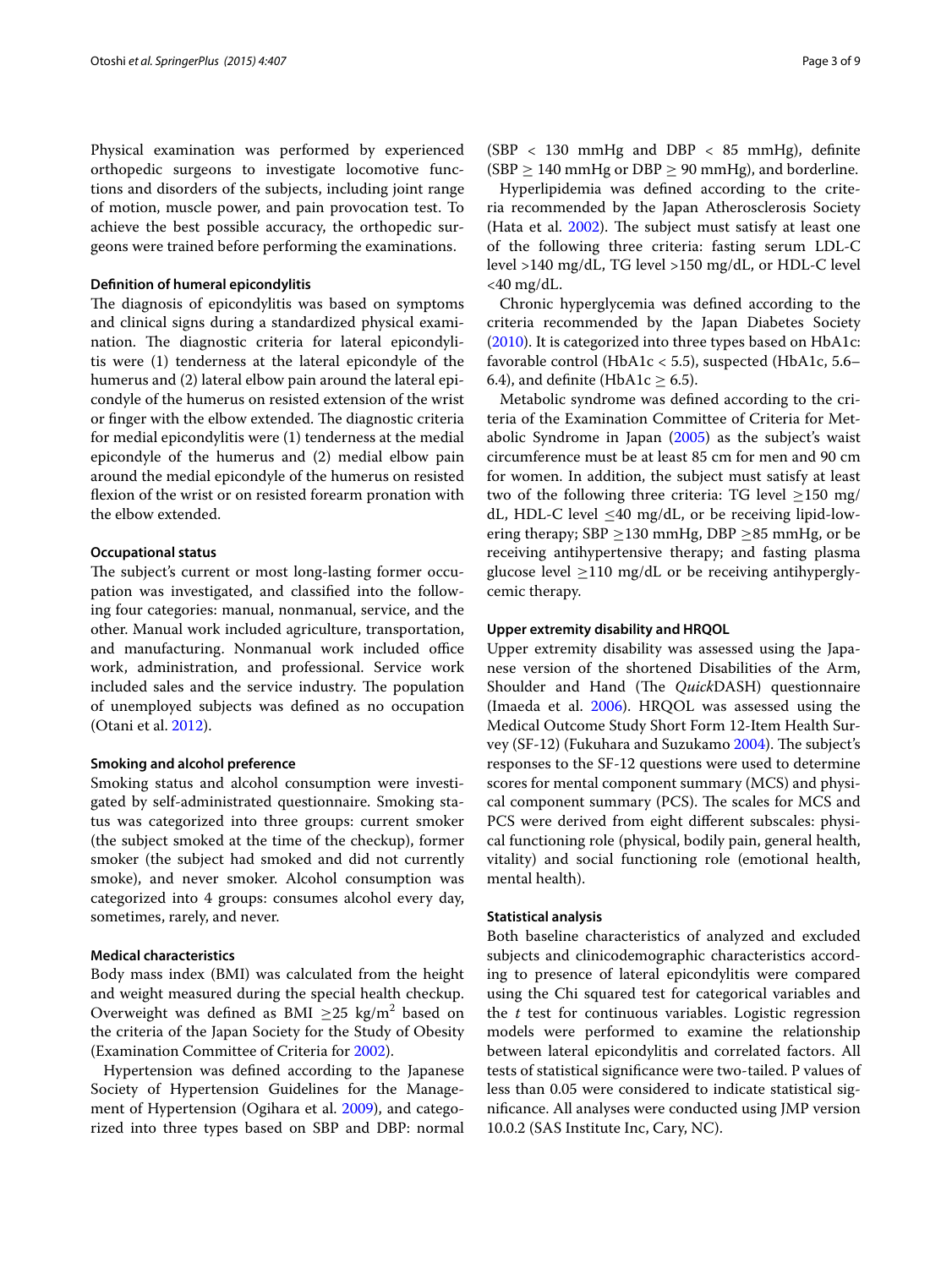#### **Results**

## **Subject attributes**

Of the 2,505 participants in the LOHAS baseline survey, 728 were excluded for various reasons, leaving 1,777 ultimately enrolled in the present analysis (Fig. [1\)](#page-3-0). Characteristics of the study population are described in Table [1](#page-4-0). The subjects included in this analysis were more likely to be younger, male, a smoker, drinker, have a lower Quick-DASH score, and have a higher PCS score on the SF-12.

#### **Prevalence of epicondylitis**

The prevalences of lateral and medial epicondylitis are described in Table [2.](#page-5-0) The overall prevalence of lateral and medial epicondylitis was 2.5 % and 0.3 %, respectively. Four subjects had concurrent lateral and medial epicondylitis, with a prevalence of 0.2 %. No significant difference was seen in the prevalence of lateral and medial epicondylitis when comparing men and women and different age groups. There was a trend towards an increased prevalence of medial epicondylitis in men and women between ages 40–59 years. Since the prevalence of medial epicondylitis was too low to analyze statistical determinations, no statistical determinations could be made.

## **Clinicodemographic factors in subjects with and without lateral epicondylitis**

The frequencies of clinicodemographic factors in subjects with and without lateral epicondylitis are described in Table [3.](#page-6-0) Only chronic hyperglycemia was associated with lateral epicondilitis whereas there were no significant differences in age or sex between subjects with and without lateral epicondylitis. Smoking and alcohol preference, other medical characteristics, and occupational status also showed no association with lateral epicondylitis. The *Quick*DASH score was significantly higher in those with lateral epicondylitis compared with those without  $(15.0 \pm 12.7 \text{ vs } 8.5 \pm 11.1)$ . In HRQOL, there were no

<span id="page-3-0"></span>

significant differences in PCS or MCS score on the SF-12 between subjects with and without lateral epicondylitis.

In multivariable analysis, after controlling for the effects of other covariates, we found that chronic hyperglycemia had a significant association with lateral epicondylitis (Table [4](#page-7-4)). Subjects with definite chronic hyperglycemia (HbA1c  $> 6.5$ ) showed a 3.37 times higher risk of lateral epicondylitis than those with favorable glycemic control (HbA1c < 5.5) (95 % CI 1.16–8.56). The odds ratio for suspected chronic hyperglycemia (HbA1c 5.6–6.4) was also high (1.60 times), but not significantly. Age and sex, as well as occupational status, smoking and alcohol preference, and other medical characteristics showed no significant association with higher risk of lateral epicondylitis.

## **Discussion**

According to previous studies, the prevalence of lateral and medial epicondylitis has been reported to be 0.7– 23 % (Allander [1974](#page-7-5); Descatha et al. [2013](#page-8-24); Herquelot et al. [2013](#page-8-25); McCormack et al. [1990;](#page-8-26) Ono et al. [1998](#page-8-27); Shiri et al. [2006](#page-8-28); Walker-Bone et al. [2004](#page-8-14)) and 0.2–5.0 % (Ono et al. [1998](#page-8-27); Shiri et al. [2006](#page-8-28); Verhaar [1994;](#page-8-29) Viikari-Juntura et al. [1991](#page-8-30); Walker-Bone et al. [2012](#page-8-0)), respectively, and tend to be higher in the working population compared with the general population. In this study, the overall prevalence of lateral and medial epicondylitis was 2.5 % and 0.3 %, respectively, which are comparable with previous epidemiologic studies conducted in the general population.

Regarding individual factors, increasing age has been reported to be possible risk factors for epicondylitits, and the highest prevalence has been reported among subjects aged 40–60 years (Leclerc et al. [2001;](#page-8-7) McCormack et al. [1990](#page-8-26); Ono et al. [1998](#page-8-27); Verhaar [1994](#page-8-29); Viikari-Juntura et al. [1991](#page-8-30)). In this study, the prevalence of lateral epicondylitis was higher in subjects aged 40–59 years in both men and women whereas there was no significant difference. Increasing degenerative change of common extensor tendon with advancing age and sustained high physical activity level as their younger age might have an important effect on the development of lateral epicondilitis in middle-aged group (Hamilton [1986\)](#page-8-31).

An association between gender and epicondylitis is still controversial (Leclerc et al. [2001;](#page-8-7) Ono et al. [1998](#page-8-27); Viikari-Juntura et al. [1991;](#page-8-30) Walker-Bone et al. [2004\)](#page-8-14).

There was no difference in the prevalence of lateral epicondilitis between male and female in this study, while several reports described a higher risk in female sex (Ono et al. [1998](#page-8-27); Viikari-Juntura et al. [1991\)](#page-8-30).

Several studies have suggested an increased risk of epicondylitis in association with strenuous manual tasks (Descatha et al. [2003,](#page-8-32) [2013](#page-8-24); Herquelot et al. [2013](#page-8-25);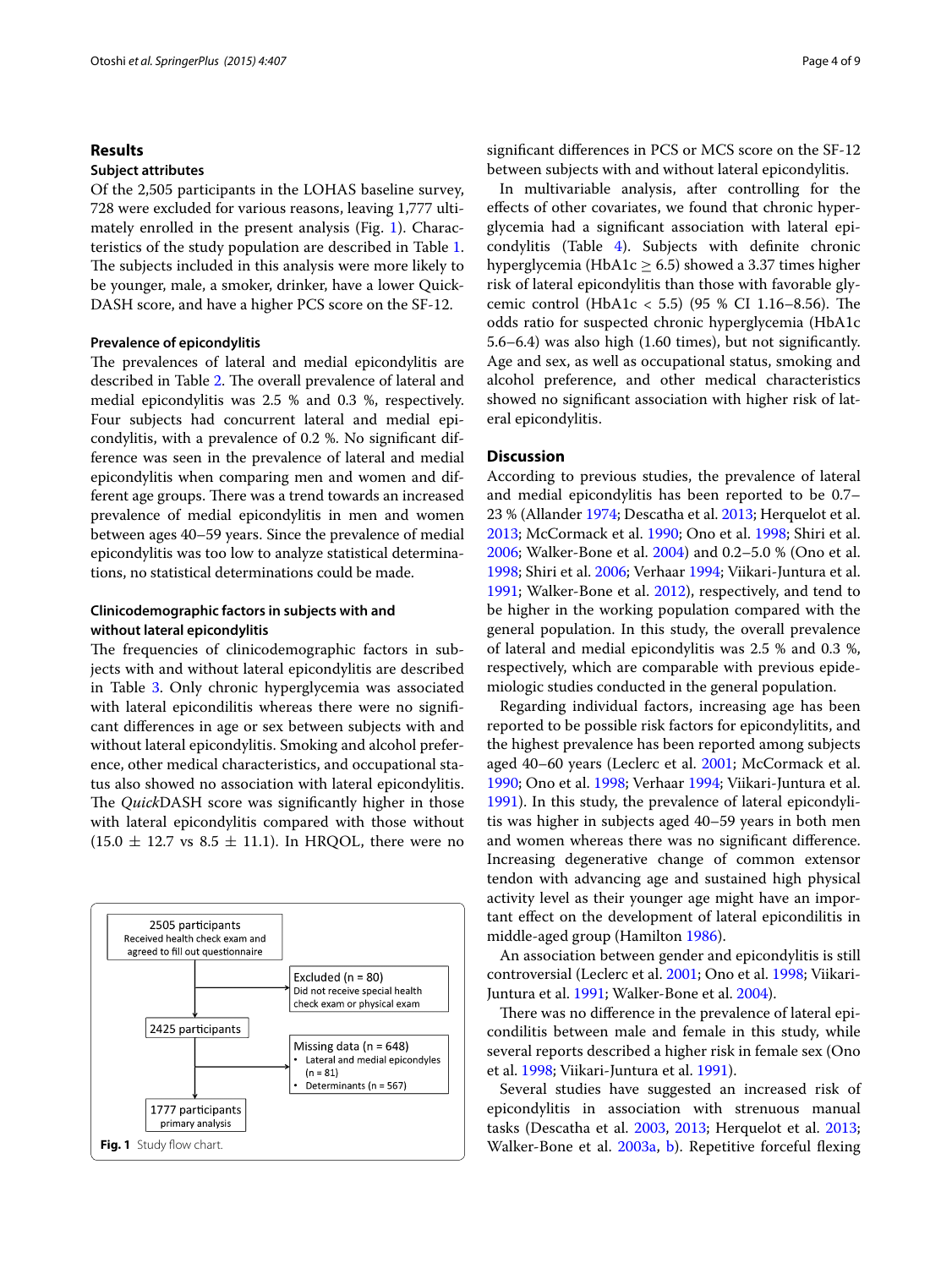## <span id="page-4-0"></span>**Table 1 Baseline characteristics of the analysis population**

|                               | All subjects ( $n = 2,425$ ) | Excluded subjects ( $n = 648$ ) | Analyzed subjects ( $n = 1,777$ ) | P value |
|-------------------------------|------------------------------|---------------------------------|-----------------------------------|---------|
| Age (years)                   |                              |                                 |                                   |         |
| $40 - 59$                     | 370 (15.3)                   | 114(17.6)                       | 256 (14.4)                        | < 0.001 |
| $60 - 69$                     | 847 (34.9)                   | 172 (26.5)                      | 675 (38.0)                        |         |
| $\geq 70$                     | 1,208 (49.8)                 | 362 (55.9)                      | 846 (47.6)                        |         |
| Sex                           |                              |                                 |                                   |         |
| Male                          | 985 (40.6)                   | 211 (32.6)                      | 774 (43.6)                        | < 0.001 |
| Female                        | 1,440 (59.4)                 | 437 (67.4)                      | 1,003 (56.4)                      |         |
| Occupational categories       |                              |                                 |                                   |         |
| No occupation                 | 1,430 (59.0)                 | 401 (61.9)                      | 1,029 (57.9)                      |         |
| Nonmanual                     | 134(5.5)                     | 33(5.1)                         | 101(5.7)                          | 0.059   |
| Service                       | 250 (10.3)                   | 63 (9.7)                        | 187 (10.5)                        |         |
| Manual                        | 426 (17.6)                   | 93 (14.4)                       | 333 (18.7)                        |         |
| Other                         | 185 (7.6)                    | 58 (9.0)                        | 127(7.1)                          |         |
| Smoking status                |                              |                                 |                                   |         |
| Never                         | 1,578 (65.2)                 | 463 (71.9)                      | 1,115 (62.7)                      | < 0.001 |
| Past                          | 587 (24.2)                   | 127 (19.7)                      | 460 (25.9)                        |         |
| Current                       | 256 (10.6)                   | 54 (8.4)                        | 202 (11.4)                        |         |
| Alcohol consumption           |                              |                                 |                                   |         |
| Never                         | 770 (32.1)                   | 222 (35.6)                      | 548 (30.8)                        | < 0.001 |
| Every day                     | 559 (23.3)                   | 108 (17.3)                      | 451 (25.4)                        |         |
| Sometimes                     | 454 (18.9)                   | 122 (19.6)                      | 332 (18.7)                        |         |
| Rarely                        | 617 (25.7)                   | 171 (27.5)                      | 446 (25.1)                        |         |
| BMI ( $kg/m2$ )               |                              |                                 |                                   |         |
| $<25$                         | 1,134 (63.2)                 | 220 (63.2)                      | 1,124(63.3)                       | 0.990   |
| $\geq$ 25                     | 781 (36.8)                   | 128 (36.8)                      | 653 (36.7)                        |         |
| Past medical history          |                              |                                 |                                   |         |
| Hypertension                  |                              |                                 |                                   |         |
| No                            | 1,234(51.6)                  | 332 (54.0)                      | 902 (50.8)                        | 0.168   |
| Yes                           | 1,158 (48.4)                 | 283 (46.0)                      | 875 (49.2)                        |         |
| Cerebrovascular disease       |                              |                                 |                                   |         |
| No                            | 2,277 (95.4)                 | 583 (95.6)                      | 1,694 (95.3)                      | 0.804   |
| Yes                           | 110(4.6)                     | 27(4.4)                         | 83 (4.7)                          |         |
| Cardiac disease               |                              |                                 |                                   |         |
| No                            | 2,186 (91.5)                 | 563 (91.8)                      | 1,623 (91.3)                      | 0.697   |
| Yes                           | 204(8.5)                     | 50 (8.2)                        | 154(8.7)                          |         |
| Hyperlipidemia                |                              |                                 |                                   |         |
| No                            | 1,653 (69.3)                 | 433 (71.0)                      | 1,220 (68.7)                      | 0.282   |
| Yes                           | 734 (30.8)                   | 177 (29.0)                      | 557 (31.3)                        |         |
| Diabetic disease              |                              |                                 |                                   |         |
| No                            | 2,191 (91.9)                 | 564 (92.8)                      | 1,627 (91.6)                      | 0.348   |
| Yes                           | 194(8.1)                     | 44(7.2)                         | 150 (8.4)                         |         |
| Subjective outcome, mean (SD) |                              |                                 |                                   |         |
| The QuickDASH                 | 8.9 (11.4)                   | 9.7(11.9)                       | 8.7(11.2)                         | 0.046   |
| $SF-12$                       |                              |                                 |                                   |         |
| PCS                           | 31.9 (12.2)                  | 30.8 (12.1)                     | 32.2 (12.2)                       | 0.030   |
| MCS                           | 45.8 (8.9)                   | 45.9 (8.3)                      | 45.8 (9.1)                        | 0.892   |

Values represent n (%) of subjects.

*BMI* body mass index, *DASH* disabilities of arm, shoulder and hand, *SF-12* short form 12, *PCS* physical component summary, *MCS* mental component summary, *SD* standard deviation.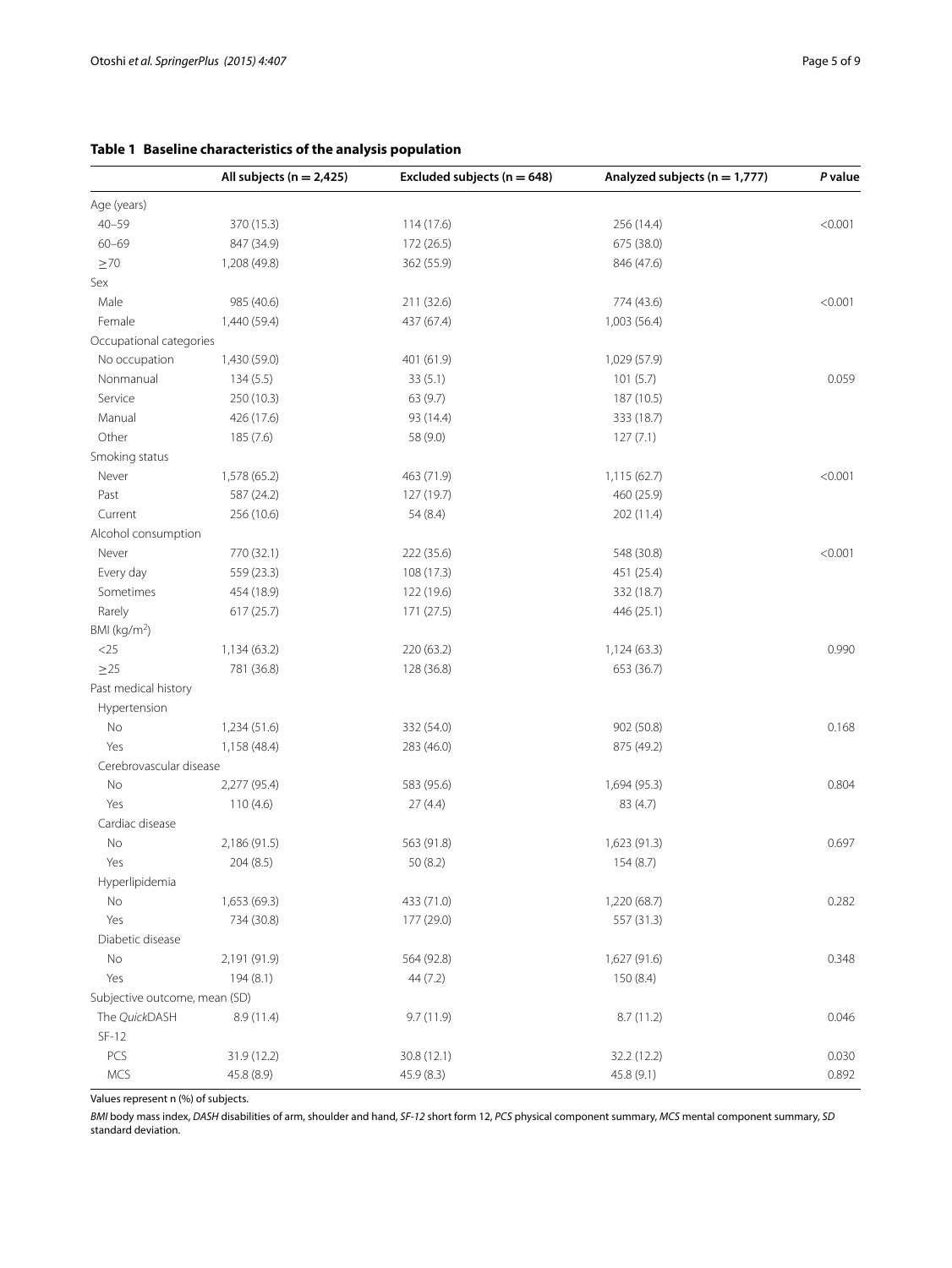|           | <b>Total</b> |                | Lateral epicondylitis | Medial epicondylitis |                | <b>Concurrent lateral</b><br>and medial epicondylitis |                |
|-----------|--------------|----------------|-----------------------|----------------------|----------------|-------------------------------------------------------|----------------|
|           | n            | n              | Prevalence (%)        | n                    | Prevalence (%) | n                                                     | Prevalence (%) |
| Male      |              |                |                       |                      |                |                                                       |                |
| $40 - 59$ | 113          | $\overline{4}$ | 3.5                   | $\mathbf{0}$         | $\mathbf{0}$   | $\mathbf{0}$                                          | 0              |
| $60 - 69$ | 295          | $\overline{7}$ | 2.4                   |                      | 0.3            |                                                       | 0.3            |
| $\geq 70$ | 366          | 9              | 2.5                   | $\mathbf{0}$         | $\mathbf{0}$   | $\mathbf 0$                                           | 0              |
| All       | 774          | 20             | 2.6                   |                      | 0.1            |                                                       | 0.1            |
| Female    |              |                |                       |                      |                |                                                       |                |
| $40 - 59$ | 143          | 5              | 3.5                   | 2                    | 1.4            |                                                       | 0.7            |
| $60 - 69$ | 380          | 6              | 1.6                   |                      | 0.3            | $\Omega$                                              | $\Omega$       |
| $\geq 70$ | 480          | 13             | 2.7                   | $\overline{2}$       | 0.4            | $\overline{2}$                                        | 0.4            |
| All       | 1,003        | 24             | 2.4                   | 5                    | 0.5            | 3                                                     | 0.3            |
| Total     | 1,777        | 44             | 2.5                   | 6                    | 0.3            | $\overline{4}$                                        | 0.2            |

<span id="page-5-0"></span>**Table 2 Prevalence of lateral, medial, and concurrent lateral and medial epicondylitis by age and sex**

or extending of the elbow and wrist, and twisting, rotating, and screwing motions of the forearm with extreme non-neutral postures have been associated with medial or lateral epicondylitis (Bernard [1997;](#page-7-6) Descatha et al. [2003](#page-8-32), [2013;](#page-8-24) Haahr and Andersen [2003;](#page-8-35) Herquelot et al. [2013](#page-8-25); Kurppa et al. [1991;](#page-8-36) Ono et al. [1998;](#page-8-27) Walker-Bone et al. [2003a](#page-8-33), [b](#page-8-34)). According to our results, unexpectedly, there was no significant difference in prevalence of lateral epicondilitis among occupational categories. One of the considerable reasons is that the categories using in this study might not reflect the actual amount of manual tasks involving the upper extremities. In addition, the majority of the residents, including unemployed subjects, would be engaged in agriculture as a family business along with their own occupation. To make a precise assessment of association between the occupation and lateral epicondilitis, detailed evaluation of the actual amount of manual tasks at each occupation would be needed.

Regarding metabolic factors, subjects with chronic hyperglycemia demonstrated a significantly higher risk of lateral epicondylitis compared with those with favorable glycemic control in this study. To the present, several experimental and clinical studies have described the association between diabetes mellitus and tendon degeneration. The animal study using the diabetic rat tendonitis models showed that the number of accumulated neutrophils, macrophages, and proliferative cells was decreased, as was the density of newly formed blood vessels in the paratenon and core of the tendon, and that these alterations eventually perturb tendon healing and remodeling (Chibinou and Frenette [2004](#page-7-7)). Ahmed et al. also reported that tendon healing in a diabetic rat model was impaired, mainly due to altered expression of collagen and matrix metalloproteinase (MMPs), reflecting

decreased degradation of matrix proteins and impaired tissue remodeling (Ahmed et al. [1985\)](#page-7-8). Burner et al. reported that decreased synthesis or sulfation of glycosaminoglycans induced by reduction in prostaglandin (PG) levels may contribute to the tendon pathology observed clinically in diabetes (Burner et al. [2012\)](#page-7-9). In the clinical study, Siddiqui et al. reported that patients with diabetes mellitus had significantly higher pain score, reduced grip strength, and higher recurrence rate after open surgical release for lateral epicondylitis, and concluded that poorer healing and remodeling of the tendon might result in persistence of symptoms or subsequent recurrence after surgery (Siddiqui et al. [2011\)](#page-8-37). While some reports described no relationship between diabetes mellitus and lateral epicondylitis (Titchener et al. [2013\)](#page-8-9), our result and previous studies suggests that it might be appropriate to certify that chronic hyperglycemia could be one of the risk factors for lateral epicondylitis.

There are several limitations when interpreting the results of this study. First, the area surveyed in this study was located in very rural area of Japan with a particularly aged- population. In addition, our study population was not sufficiently large to estimate accurately the prevalence and risk factors of lateral epicondilitis in the Japanese general population. Similar epidemiologic study should be done in urban area to eliminate the regional differences and enhance the reliability of statistical analysis.

Second, there was no information on practicing sports such as tennis and golf in this study. To assess the involvement in sports activity to the epicondilitis would be an issue in the future.

Third, there might be some selection bias in this study. Since subjects voluntarily attended the health checkup,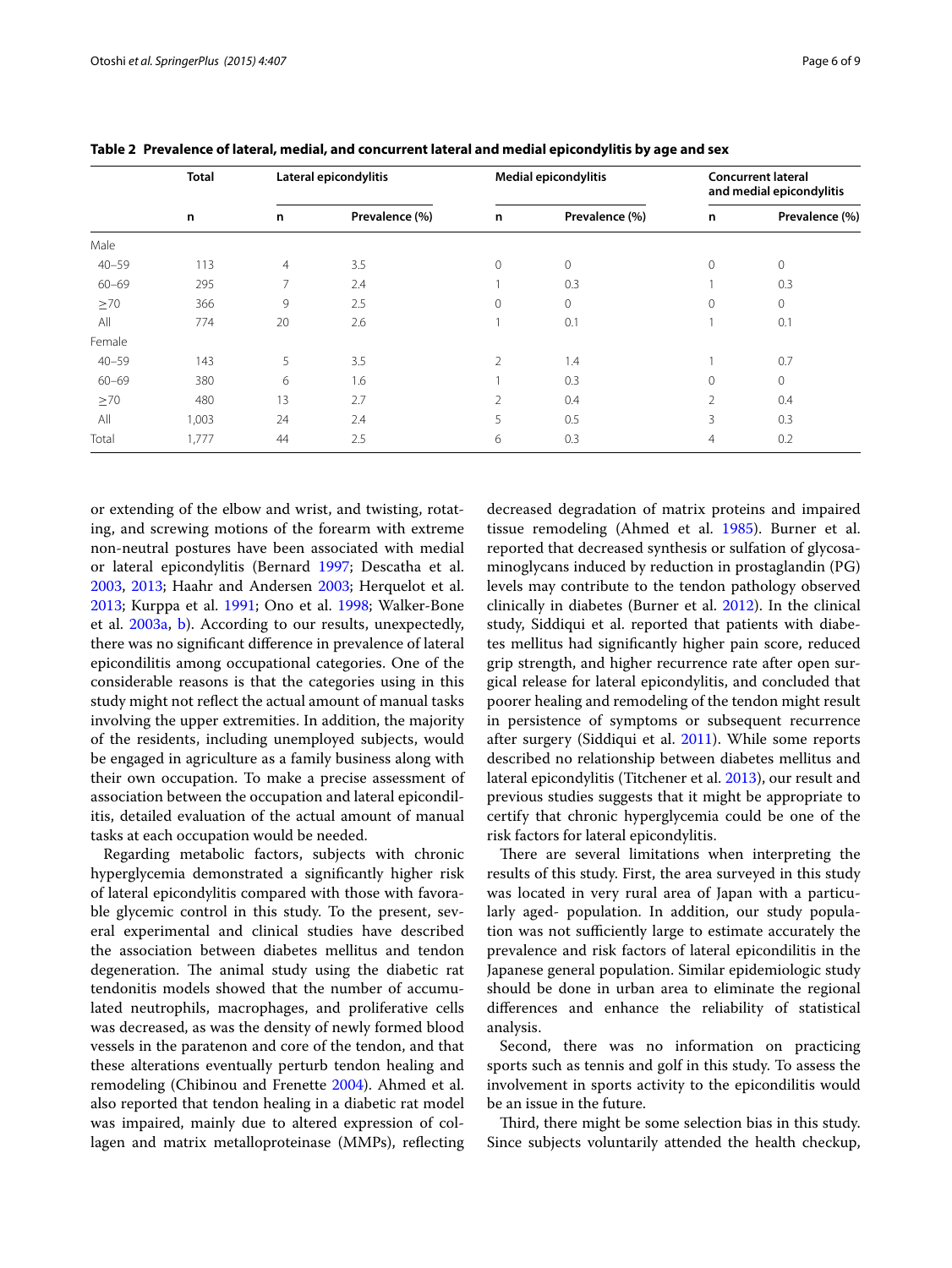|                                    | Total ( $n = 1,777$ ) | Subjects with lateral<br>epicondylitis ( $n = 44$ ) | Subjects without lateral<br>epicondylitis ( $n = 1,733$ ) | P<br>value |
|------------------------------------|-----------------------|-----------------------------------------------------|-----------------------------------------------------------|------------|
| Age (years)                        |                       |                                                     |                                                           |            |
| $40 - 59$                          | 256 (14.4)            | 9(20.5)                                             | 247 (14.3)                                                | 0.360      |
| $60 - 69$                          | 675 (38.0)            | 13 (29.5)                                           | 662 (38.2)                                                |            |
| $\geq 70$                          | 846 (47.6)            | 20(50.0)                                            | 824 (47.5)                                                |            |
| Sex                                |                       |                                                     |                                                           |            |
| Male                               | 774 (43.6)            | 20(45.5)                                            | 754 (43.5)                                                | 0.797      |
| Female                             | 1,003 (56.4)          | 24 (54.5)                                           | 879 (56.5)                                                |            |
| Occupational categories            |                       |                                                     |                                                           |            |
| No occupation                      | 1,029 (57.9)          | 23 (52.3)                                           | 1,006 (58.1)                                              | 0.933      |
| Nonmanual                          | 101(5.7)              | 3(6.8)                                              | 98 (5.6)                                                  |            |
| Service                            | 187 (10.5)            | 6(13.6)                                             | 181 (10.4)                                                |            |
| Manual                             | 333 (18.7)            | 9(20.5)                                             | 324 (18.7)                                                |            |
| Other                              | 127(7.1)              | 3(6.8)                                              | 124(7.2)                                                  |            |
| Smoking status                     |                       |                                                     |                                                           |            |
| Never                              | 1,115 (62.7)          | 26 (59.1)                                           | 1,089 (62.8)                                              | 0.848      |
| Past                               | 460 (25.9)            | 13 (29.5)                                           | 447 (25.8)                                                |            |
| Current                            | 202 (11.4)            | 5(11.4)                                             | 197 (11.4)                                                |            |
| Alcohol consumption                |                       |                                                     |                                                           |            |
| Never                              | 548 (30.8)            | 16 (36.4)                                           | 532 (30.7)                                                | 0.542      |
| Every day                          | 451 (25.4)            | 13 (29.5)                                           | 438 (25.3)                                                |            |
| Sometimes                          | 332 (18.7)            | 5(11.4)                                             | 327 (18.9)                                                |            |
| Rarely                             | 446 (25.1)            | 10(22.7)                                            | 436 (25.4)                                                |            |
| Obesity                            |                       |                                                     |                                                           |            |
| Normal (BMI <25)                   | 1,124 (63.3)          | 24 (54.5)                                           | 1,100 (63.5)                                              | 0.225      |
| Overweight (BMI ≥25)               | 653 (36.7)            | 20(45.5)                                            | 633 (36.5)                                                |            |
| Abdominal circumference (cm)       |                       |                                                     |                                                           |            |
| Normal                             | 1,141(64.2)           | 27(61.4)                                            | 1,114 (64.3)                                              | 0.690      |
| Abnormal                           | 636 (35.8)            | 17 (38.6)                                           | 619 (35.7)                                                |            |
| Mets                               |                       |                                                     |                                                           |            |
| No                                 | 1,458 (82.0)          | 34 (77.3)                                           | 1,424 (82.2)                                              | 0.403      |
| Yes                                | 319 (18.0)            | 10(22.7)                                            | 309 (17.8)                                                |            |
| Hypertension                       |                       |                                                     |                                                           |            |
| Normal                             | 485 (27.3)            | 12(27.3)                                            | 473 (27.3)                                                | 0.923      |
| Borderline                         | 529 (29.8)            | 12(27.3)                                            | 517 (29.8)                                                |            |
| Definite                           | 763 (42.9)            | 20 (45.4)                                           | 743 (42.9)                                                |            |
| Hyperlipidemia                     |                       |                                                     |                                                           |            |
| Normal                             | 1,188 (66.9)          | 30 (68.2)                                           | 1,158 (66.8)                                              | 0.850      |
| Definite                           | 589 (33.1)            | 14 (31.8)                                           | 575 (33.2)                                                |            |
| Chronic hyperglycemia              |                       |                                                     |                                                           |            |
| Favorable control (HbA1C <5.5)     | 1,181 (66.5)          | 23(52.3)                                            | 1,158 (66.8)                                              | 0.025      |
| Suspected $(5.5 \leq HbA1C < 6.4)$ | 498 (28.0)            | 15 (34.1)                                           | 483 (27.9)                                                |            |
| Definite (HbA1C $\geq$ 6.5)        | 98 (5.5)              | 6(13.6)                                             | 92(5.3)                                                   |            |
| Subjective outcome, mean (SD)      |                       |                                                     |                                                           |            |
| The QuickDASH                      | 8.7(11.3)             | 15.0 (12.7)                                         | 8.5(11.1)                                                 | < 0.001    |
| $SF-12$                            |                       |                                                     |                                                           |            |
| PCS                                | 32.2 (12.2)           | 29.9 (12.1)                                         | 32.3 (12.2)                                               | 0.209      |
| MCS                                | 45.8 (9.1)            | 43.8 (9.5)                                          | 45.8 (9.1)                                                | 0.144      |

## <span id="page-6-0"></span>**Table 3 Clinicodemographic variables according to presence of lateral epicondylitis**

*BMI* body mass index, *Mets* metabolic syndrome, *SBP* systolic blood pressure, *DBP* diastolic blood pressure, *HDL-C* high density lipoprotein cholesterol, *LDL-C* low density lipoprotein cholesterol, *TG* triglyceride, *HbA1c* hemoglobin A1c, *DASH* disabilities of arm, shoulder and hand, *SF-12* short form 12, *PCS* physical component summary, *MCS* mental component summary, *SD* standard deviation.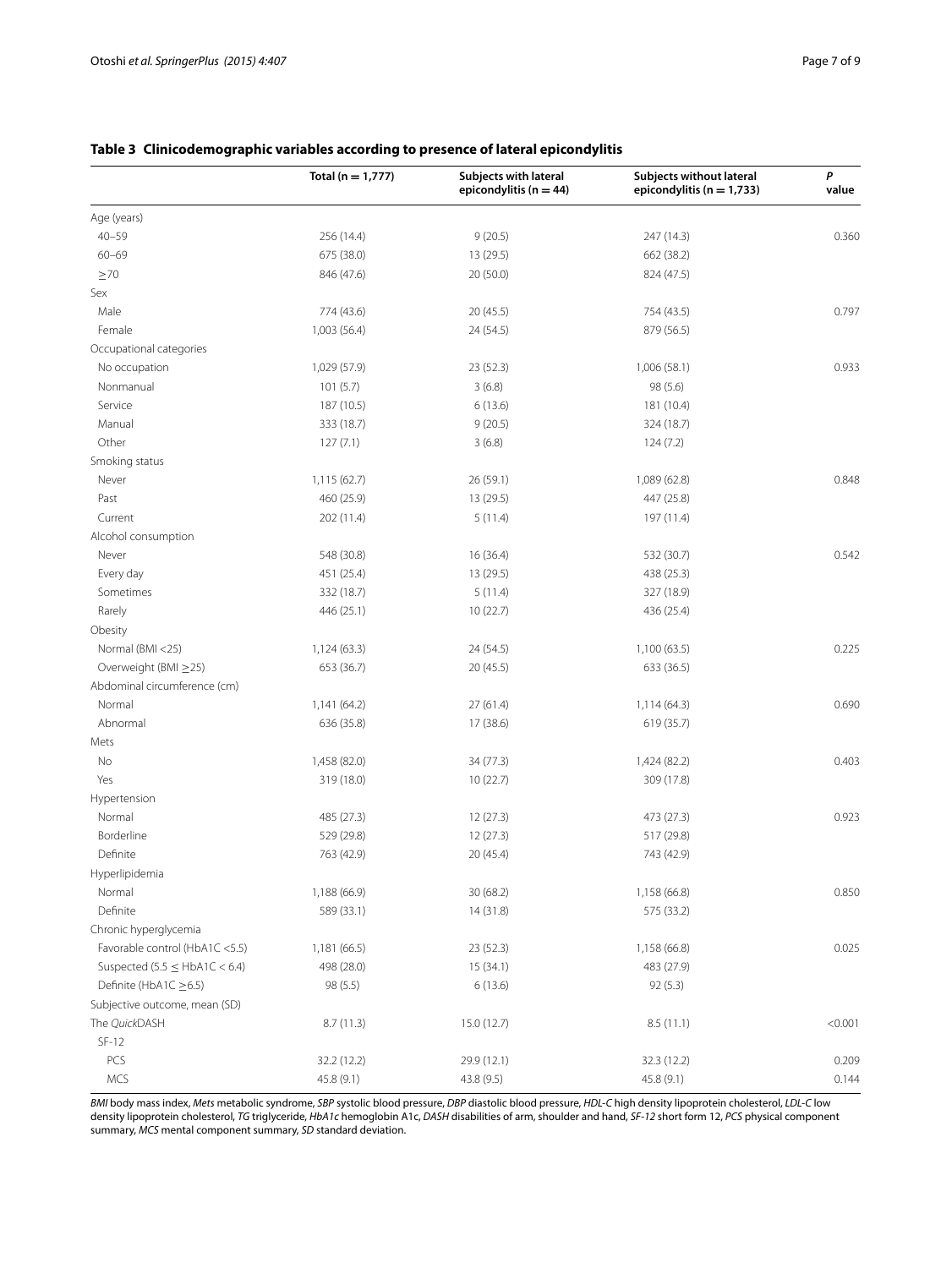## <span id="page-7-4"></span>**Table 4 Multivariable odds ratios mutually adjusted for determinants of lateral epicondylitis**

|                       | Lateral epicondylitis |               |
|-----------------------|-----------------------|---------------|
|                       | <b>Odds ratio</b>     | 95 % CI       |
| Age (years)           |                       |               |
| $40 - 59$             | 1                     |               |
| $60 - 69$             | 0.51                  | $0.21 - 1.31$ |
| $\geq 70$             | 0.66                  | $0.28 - 1.67$ |
| Sex                   |                       |               |
| Male                  | 1                     |               |
| Female                | 1.02                  | $0.42 - 2.55$ |
| Occupation            |                       |               |
| No                    | $\mathbf{1}$          |               |
| Yes                   | 1.27                  | $0.66 - 2.45$ |
| Smoking status        |                       |               |
| Never                 | $\mathbf{1}$          |               |
| Past                  | 1.27                  | $0.50 - 3.27$ |
| Current               | 1.07                  | $0.31 - 3.18$ |
| Alcohol consumption   |                       |               |
| Never                 | 1                     |               |
| Current               | 0.71                  | $0.36 - 1.42$ |
| Obesity               |                       |               |
| Normal                | 1                     |               |
| Overweight            | 1.41                  | $0.71 - 2.74$ |
| Metabolic syndrome    |                       |               |
| Normal                | 1                     |               |
| Definite              | 0.93                  | $0.38 - 2.15$ |
| Hypertension          |                       |               |
| Normal                | $\mathbf{1}$          |               |
| Borderline            | 0.93                  | $0.40 - 2.16$ |
| Definite              | 1.04                  | $0.50 - 2.27$ |
| Hyperlipidemia        |                       |               |
| Normal                | 1                     |               |
| Definite              | 0.81                  | $0.40 - 1.55$ |
| Chronic hyperglycemia |                       |               |
| Favorable control     | $\mathbf{1}$          |               |
| Suspected             | 1.60                  | $0.80 - 3.10$ |
| Definite              | $3.37*$               | $1.16 - 8.56$ |

 $* P < 0.05$ .

relatively healthy and health-conscious individuals may have participated in this study, and some individuals who make regular hospital visits may not come for annual health checkup.

Last, since our research was a cross-sectional study, it is not possible to assess a causal relationship between chronic hyperglycemia and lateral epicondylitis. A prospective cohort study should be done to clarify the causal relationship between chronic hyperglycemia and lateral epicondylitis.

In conclusion, the prevalences of lateral and medial epicondylitis in Japanese general population were comparable with previous epidemiologic studies conducted in other countries. Chronic hyperglycemia could be one of the risk factors for lateral epicondylitis.

#### **Authors' contributions**

KO carried out the survey of the available literature on humeral epicondilitis, performed the statistical analysis and drafted the manuscript. YO performed the statistical analysis. MT, MS, and KO participated in the design of the study and coordination and helped to draft the manuscript. HS, SF, SK, and SK has conceptually reviewed the paper. All authors read and approved the final manuscript.

#### **Author details**

<sup>1</sup> Department of Orthopaedic Surgery, Fukushima Medical University School of Medicine, 1, Hikarigaoka, Fukushima City, Fukushima 960-1295, Japan. 2 Department of Preventive Medicine and Epidemiologic Informatics, National Cerebral and Cardiovascular Center, 5-7-1, Fujishirodai, Suita City, Osaka 565-8565, Japan. <sup>3</sup> Institute for Health Outcomes and Process Evaluation Research (iHope International), 513, Nijosagaruakinonomachi, Karasumadori, Chukyoku, Kyoto City, Kyoto 604-084, Japan. 4 Department of Healthcare Epidemiology, Graduate School of Medicine and Public Health, Kyoto University, 54 Shogoinkawahara-cho, Sakyo-ku, Kyoto, Kyoto 606-8507, Japan.

#### **Acknowledgements**

The authors thank Kazuhide Uesugi, Hiroshi Kobayashi, Nobuyuki Sasaki, and Katsuhiro Yoshida for data collection.

#### **Compliance with ethical guidelines**

#### **Competing interests**

The authors declare that they have no competing interests.

Received: 1 April 2015 Accepted: 31 July 2015 Published online: 11 August 2015

#### **References**

- <span id="page-7-3"></span>Abate M, Schiavone C, Salini V, Andia I (2013) Occurrence of tendon pathologies in metabolic disorders. Rheumatology (Oxford) 52:599–608. doi:[10.1093/rheumatology/kes395](http://dx.doi.org/10.1093/rheumatology/kes395)
- <span id="page-7-8"></span>Ahmed AS, Schizas N, Li J, Ahmed M, Östenson CG, Salo P et al (1985) Type 2 diabetes impairs tendon repair after injury in a rat model. J Appl Physiol 2012(113):1784–1791. doi:[10.1152/japplphysiol.00767.2012](http://dx.doi.org/10.1152/japplphysiol.00767.2012)
- <span id="page-7-0"></span>Alizadehkhaiyat O, Fisher AC, Kemp GJ, Vishwanathan K, Frostick SP (2009) Assessment of functional recovery in tennis elbow. J Electromyogr Kinesiol 19:631–638. doi:[10.1016/j.jelekin.2008.01.008](http://dx.doi.org/10.1016/j.jelekin.2008.01.008)

<span id="page-7-5"></span>Allander E (1974) Prevalence, incidence, and remission rates of some common rheumatic diseases or syndromes. Scand J Rheumatol 3:145–153

- <span id="page-7-6"></span>Bernard BP (ed) (1997) Musculoskeletal disorders and workplace factors. A critical review of epidemiologic evidence for work-related musculoskeletal disorders of the neck, upper extremity, and low back. Cincinnati: National Institute for Occupational Safety and Health
- <span id="page-7-1"></span>Bodin J, Ha C, Sérazin C, Descatha A, Leclerc A, Goldberg M et al (2012) Effects of individual and work-related factors on incidence of shoulder pain in a large working population. J Occup Health 54:278–288
- <span id="page-7-9"></span>Burner T, Gohr C, Mitton-Fitzgerald E, Rosenthal AK (2012) Hyperglycemia reduces proteoglycan levels in tendons. Connect Tissue Res 53:535–541. doi:[10.3109/03008207.2012.710670](http://dx.doi.org/10.3109/03008207.2012.710670)
- <span id="page-7-7"></span>Chibinou N, Frenette J (2004) Insulin-dependent diabetes impairs the inflammatory response and delays angiogenesis following Achilles tendon injury. Am J Physiol Regul Integr Comp Physiol 286:952–957
- <span id="page-7-2"></span>Chong EW, Kreis AJ, Wong TY, Simpson JA, Guymer RH (2008) Alcohol consumption and the risk of age-related macular degeneration: a systematic review and meta-analysis. Am J Ophthalmol 145:707–715. doi[:10.1016/j.](http://dx.doi.org/10.1016/j.ajo.2007.12.005) [ajo.2007.12.005](http://dx.doi.org/10.1016/j.ajo.2007.12.005)